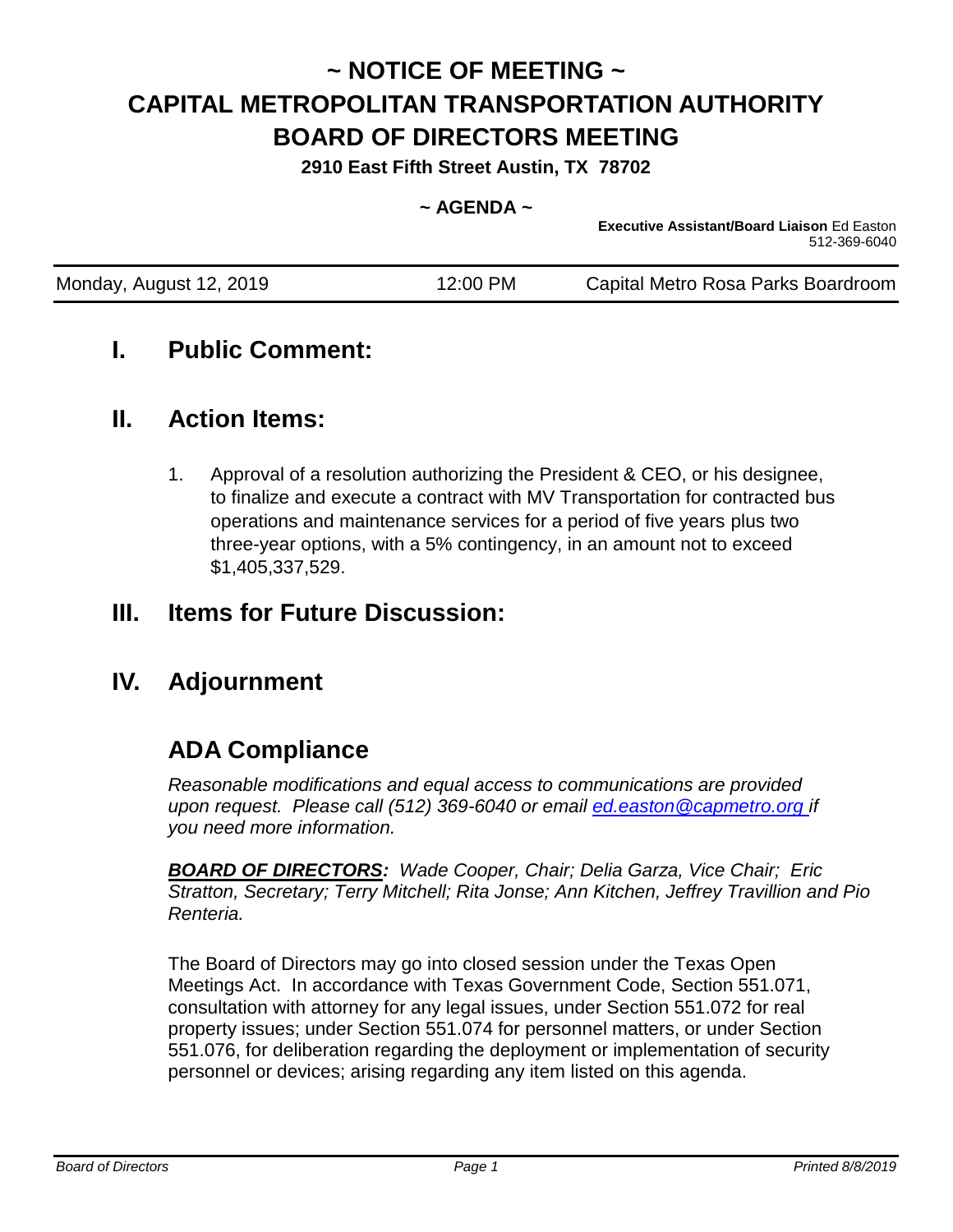# *Board of Directors (ID # 4421) Contracted Bus Operations and Maintenance Contract*

Approval of a resolution authorizing the President & CEO, or his designee, to finalize and execute a contract with MV Transportation for contracted bus operations and maintenance services for a period of five years plus two three-year options, with a 5% contingency, in an amount not to exceed \$1,405,337,529..

Page 1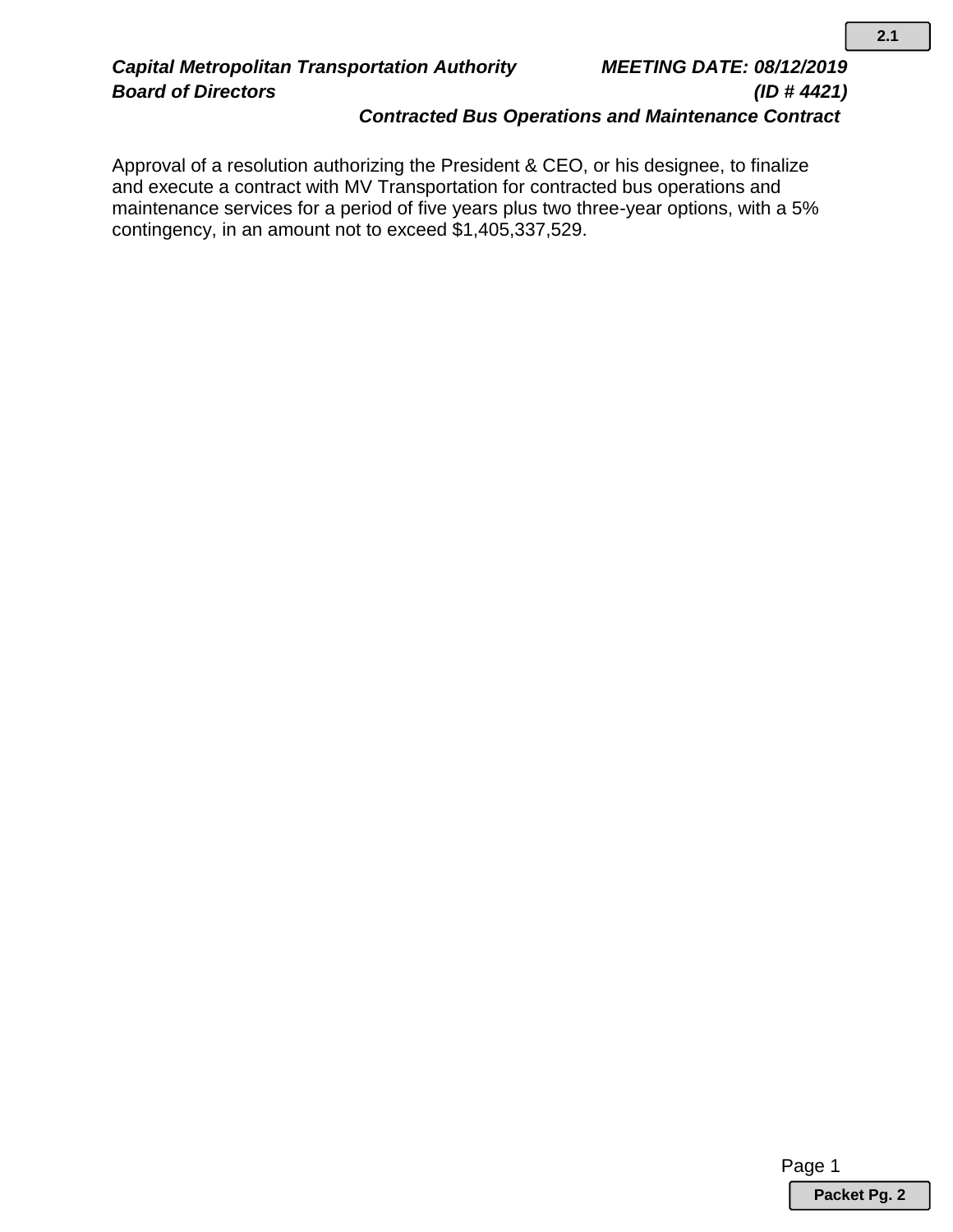### *Board of Directors (ID # AI-2019-1016) Contracted Bus Operations and Maintenance Services*

## SUBJECT:

Approval of a resolution authorizing the President & CEO, or his designee, to finalize and execute a contract with MV Transportation for contracted bus operations and maintenance services for a period of five years plus two three-year options, with a 5% contingency, in an amount not to exceed \$1,405,337,529.

### FISCAL IMPACT:

Funding for this action is included in the proposed FY2020 Operating Budget.

## STRATEGIC PLAN:

Strategic Goal Alignment:

- 1. High Quality Customer Experience,
- 2. Engaged Workforce,
- 3. Sustainability,

## Strategic Objectives:

1.1 On-Time Performance,1.2 Ridership,1.3 Net Promoter Score /Customer Satisfaction,1.4 Injury Rate,2.1 Staff Engagement,2.2 Staff Satisfaction,3.1 Operating Cost/Revenue Hour,3.7 Adherence to Safety Management Systems

# EXPLANATION OF STRATEGIC ALIGNMENT:

As the contract mechanism responsible for all Capital Metro's bus services, this contracted service provider will play a key role in delivering the mission as defined by the strategic plan.

### BUSINESS CASE:

In compliance with state law, Capital Metro has competitively procured the services of a private firm to operate bus services.

### COMMITTEE RECOMMENDATION:

This agenda item will be presented to the full board on July 29, 2019.

# EXECUTIVE SUMMARY:

## **Background**

The 82<sup>nd</sup> Texas Legislature passed Senate Bill 650 in 2011, which requires that all transit services provided by Capital Metro either be operated by direct employees of the Authority or operated by private contractors after a competitive procurement. Accordingly, Capital Metro's bus services have been fully operated by contracted service providers since August 2012.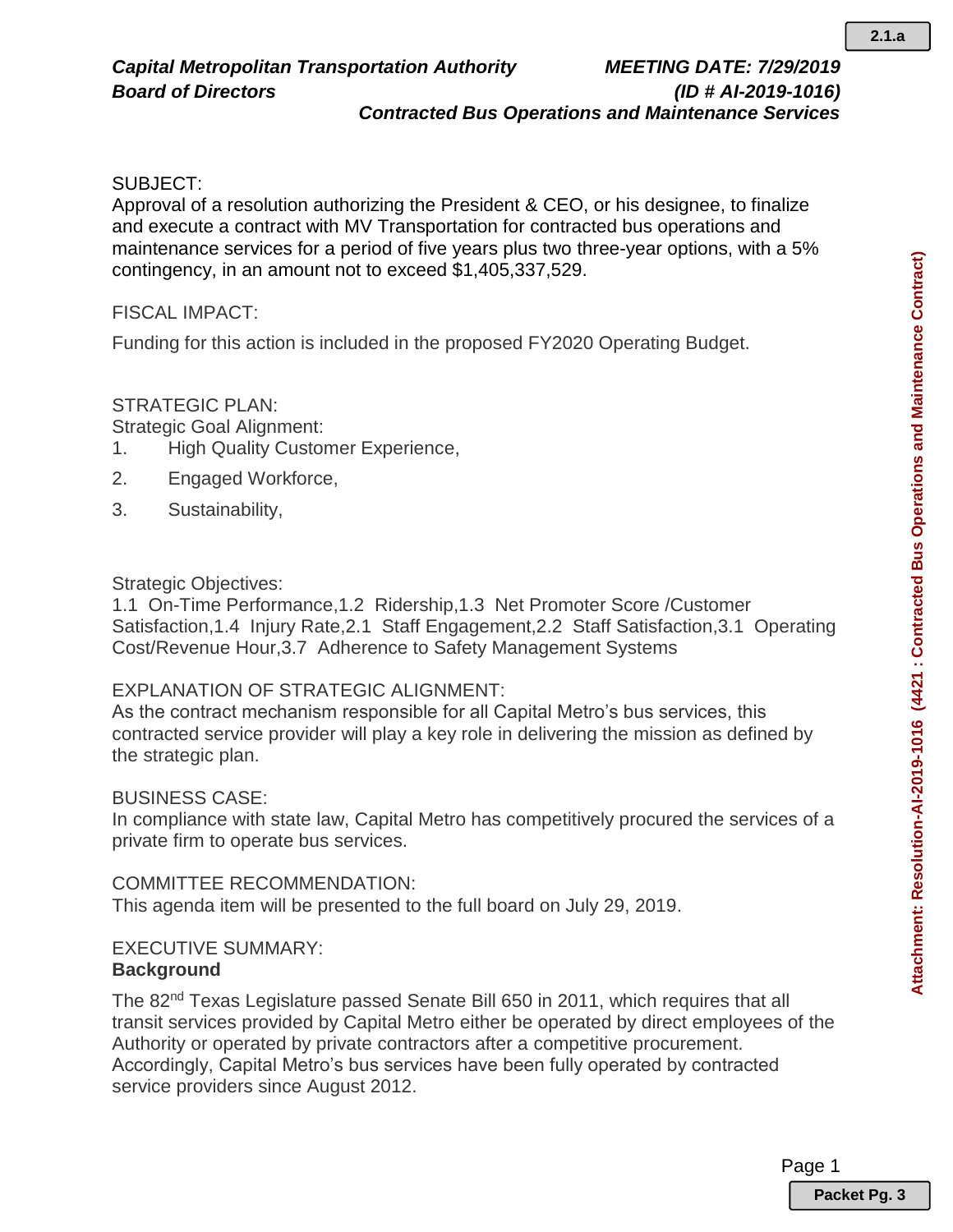

The current contract for bus services at 9315 McNeil Road (North Ops) with MV Transportation is set to expire on January 4, 2020. Option years remain available on that contract through September 30, 2024. The current contract for bus services at 2910 E. Fifth Street (East Fifth Ops) is set to expire on January 4, 2020. No further options are available on that contract.

## **Overview**

Under this contract, the operation of all Capital Metro's bus services will be provided by a single service provider. Capital Metro's stated goal in this procurement was to identify a partner that will be aggressively focused on ensuring the best possible experience for our customers through data-driven continuous improvement processes.

This service provider will also provide maintenance services for all Capital Metro buses and Capital Metro support vehicles. Additionally, they will be responsible for building and equipment maintenance at North Ops, East Fifth Ops, and the Capital Metro Administrative Annex located at 624 N. Pleasant Valley Road.

Designated operations, maintenance and administrative areas at the North Ops and East Fifth garages will be provided to the service provider for use by their staff. Capital Metro will provide all revenue vehicles, fuel, radios, utilities and large shop equipment necessary to support the service. Additionally, Capital Metro will provide designated transit-specific computer software and associated computer hardware.

The key responsibilities of this contract include operation of bus service, vehicle maintenance, radio and run dispatching, street supervision, the ongoing routine and preventive maintenance of the facility buildings, equipment and all management and administration needed to support these efforts. Unless explicitly detailed as a Capital Metro responsibility, the service provider is responsible for providing all other equipment, parts, supplies, computer software and hardware, personnel and management services necessary to operate a high-quality public transportation service. This contract also positions Capital Metro to engage the support of the service provider in implementing future innovative initiatives at Capital Metro, such as battery electric buses.

# **Process Overview**

The process undertaken to select a firm for a contract of this nature is extensive. The process began in January 2018 with development of the scope of services required. In June and July 2018, Capital Metro completed an Expression of Interest process in which interested firms had the opportunity to provide feedback on the draft scope of services document.

The formal procurement process launched with the issuance of the solicitation in December 2018 and a pre-proposal conference in early January 2019. After several rounds of written questions and answers, initial proposals were received in February 2019.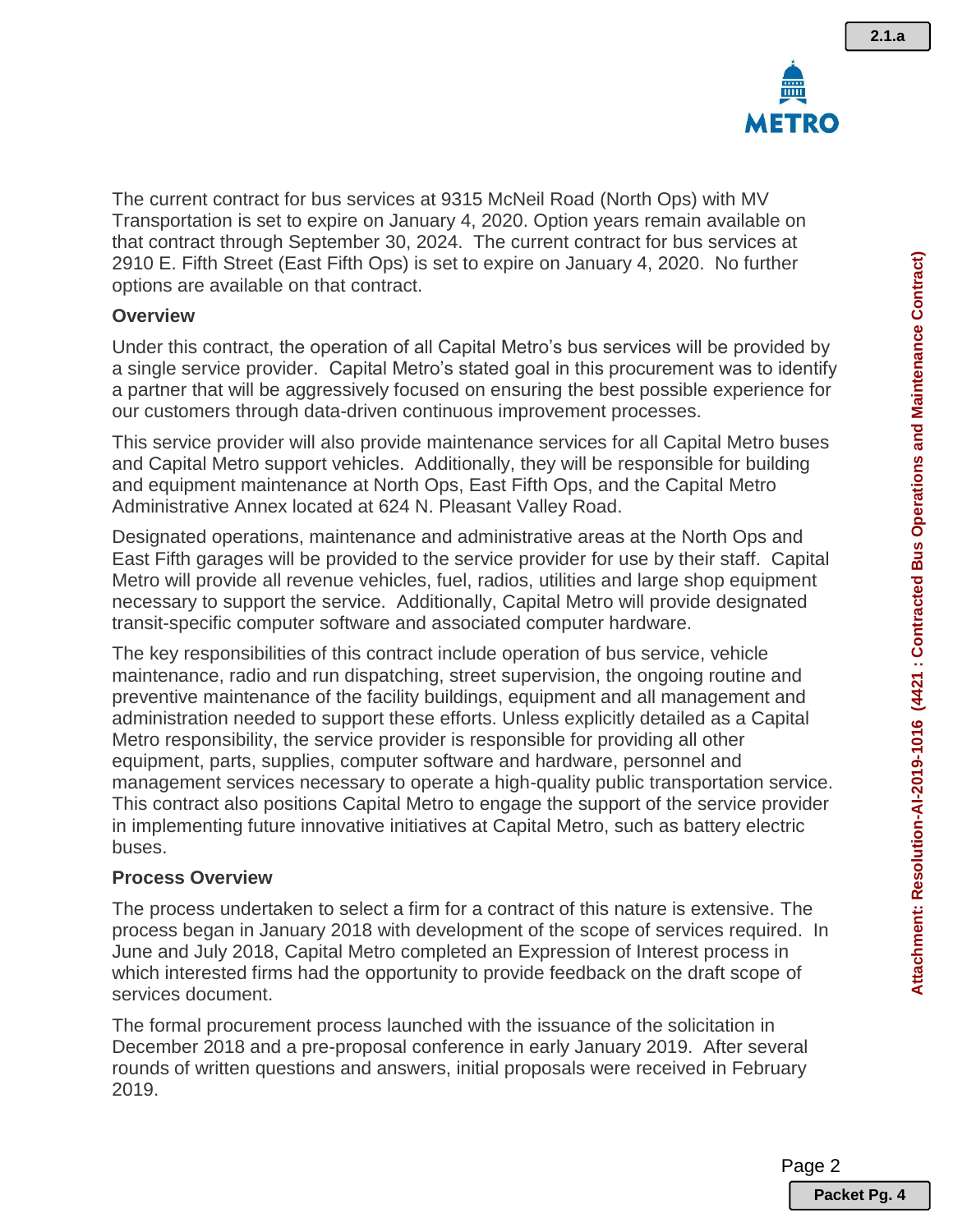

Site visits were conducted for each firm proposing. At these visits, Capital Metro staff met with staff at peer agencies to gain an understanding of how each firm performed on contracts of a similar size and scope.

In April and May 2019, two full days of oral interviews were held with each firm. The first day of oral interviews focused on the technical proposal while the second day focused on the price proposal. Following oral interviews, each firm was sent a detailed set of questions along with a request to submit a final proposal revision.

Final proposals were received in June 2019 and a final technical evaluation was completed, considering information gleaned throughout the entire process. This technical evaluation narrowed the field to two firms, RATP Dev and MV Transportation, both of which received the same technical rating by the evaluation team. Once technical ratings were established, the team selected a recommended firm. The recommended firm was selected based on a combination of technical and price combined and has been determined to provide the best value for Capital Metro.

#### **Recommended Firm**

The recommended firm is MV Transportation. The MV proposal includes the following elements:

- Experienced Management Team
	- o Ron Barnes, General Manager and Vice President Operations, has more than 30 years of experience leading large public and private urban multimodal transit operations with successes in building and growing high performance teams and exceeding performance standards.
	- o The team of 10 managers slated to lead this effort have a combined total experience of over 160 years.
- Commitment to a smooth transition and collaborative relationship with Labor
- Commitment to an excellent customer experience
	- o Creating a strong safety culture, including a data-driven approach to safety and use of an inertia-based camera system as a coaching tool
	- $\circ$  Better service reliability through data analytics, including deployment of a machine learning platform using Power BI and creation of a crossfunctional data analysis team

### **Price Analysis**

Linda Cherrington of the Texas A&M Transportation Institute (TTI) supported Capital Metro staff in analyzing the proposed pricing of all firms. This analysis demonstrated that the price provided by MV Transportation offers a fair and reasonable price to Capital Metro and funding adequate to fulfill the terms of the contract.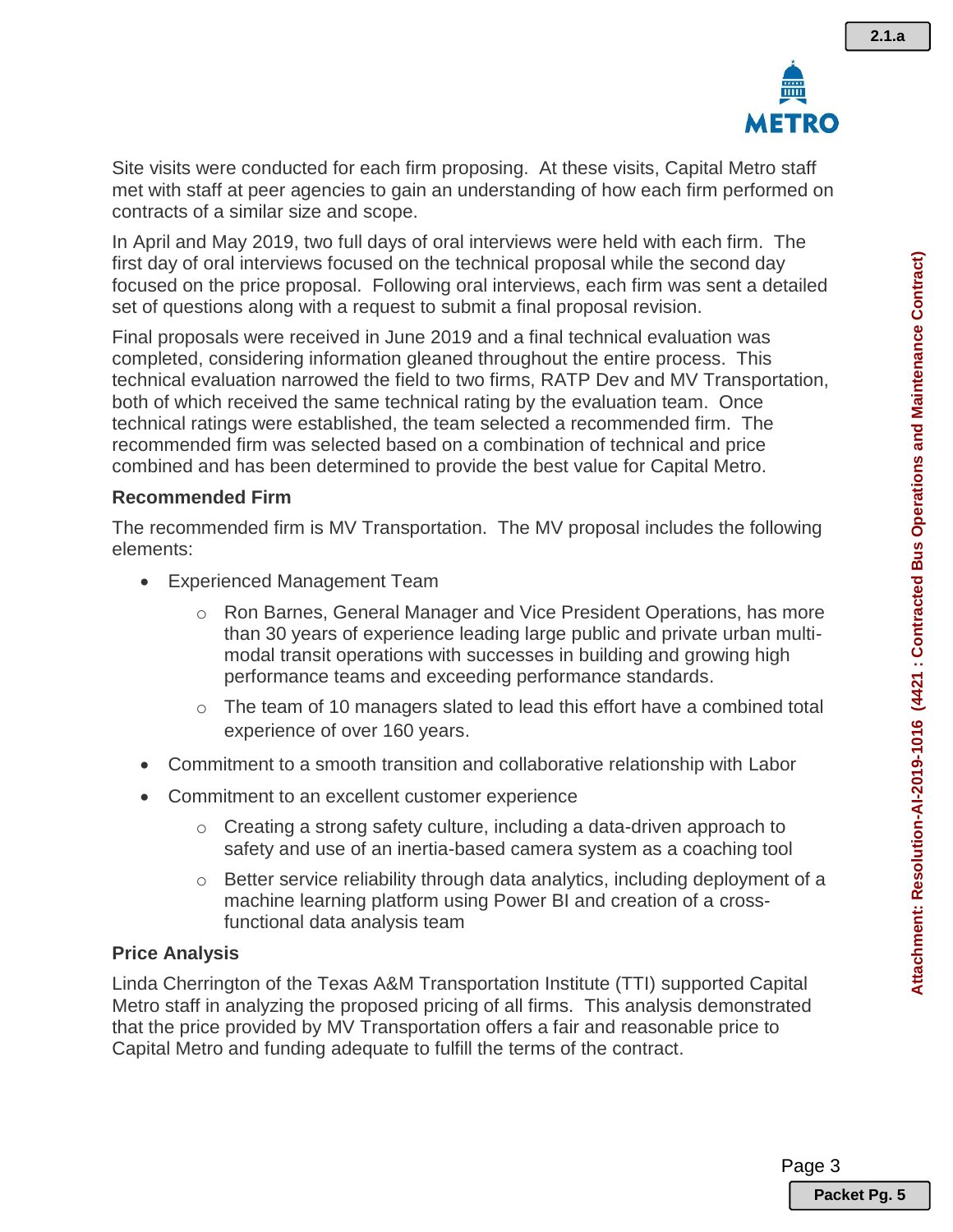

DBE PARTICIPATION: The DBE goal is 5% that applies only to the non-labor portion of this contract. The total amount of the non-labor portion in MV Transportation Inc's proposal for the base period of this contract is \$78,373,102. The contractor will exceed the goal utilizing the following DBE subcontractors.

| <b>DBE</b>              | <b>Race/Gender</b>    | <b>Services/Products</b>  | <b>DBE</b>                     |
|-------------------------|-----------------------|---------------------------|--------------------------------|
| <b>Subcontractors</b>   |                       |                           | <b>Responsive</b>              |
| Bubblez & Sudz          | <b>Black American</b> | Bus Cleaning /            | $%1$ \$<br>3.10% / \$2,429,566 |
| Austin, TX              | Female                | <b>Detailing Services</b> |                                |
| <b>BMR</b> Janitorial & | <b>Black American</b> | <b>Supply Service</b>     | 5.20% / \$4,075,401            |
| Pressure Washing        | Male                  | <b>Island Fueling and</b> |                                |
| Service, LLC            |                       | Washing                   |                                |
| Dallas, TX              |                       |                           |                                |
| JCM & Associates,       | Hispanic American     | <b>Uniform Supplier</b>   | 1.10% / \$862,104              |
| Inc.                    | Male                  |                           |                                |
| Commerce, CA            |                       |                           |                                |
| SVI, Inc.               | Hispanic American     | <b>Vehicle Dealer</b>     | 1.10% / \$862,104              |
| Henderson, NV           | Male                  |                           |                                |
|                         |                       |                           | $10.50\%$ /                    |
|                         |                       |                           | \$8,229,175                    |

PROCUREMENT: On December 13, 2018, a Request for Proposals was issued and formally advertised. By the closing date of February 19, 2019, four proposals were received**.** The following technical evaluation factors were used to evaluate and score the proposals. Price was evaluated by a pricing team that was separate from the technical evaluation team, and which included price analysis from Texas A&M Transportation Institute to determine price fair and reasonableness. Each firm's proposal was ranked using the following five (5) evaluation factors:

1) Management Competence and Staffing Plan

.

- 2) Quality of Vehicle, Building and Facilities Maintenance Program
- 3) Quality of Service Delivery, Safety and Performance Monitoring
- 4) Quality of Training Approach and Mobilization
- 5) Capability, Experience and Past Performance of the Firm

The proposal from MV Transportation was determined to be the best value to the Authority, price and other factors considered. Linda Cherrington of the Texas A&M Transportation Institute (TTI) supported Capital Metro staff in analyzing the proposed pricing of all firms. This analysis demonstrated that the price provided by MV Transportation offers a fair and reasonable price. The contract is a fixed price contract. The term of the Contract is a five (5) year base with two renewable options periods of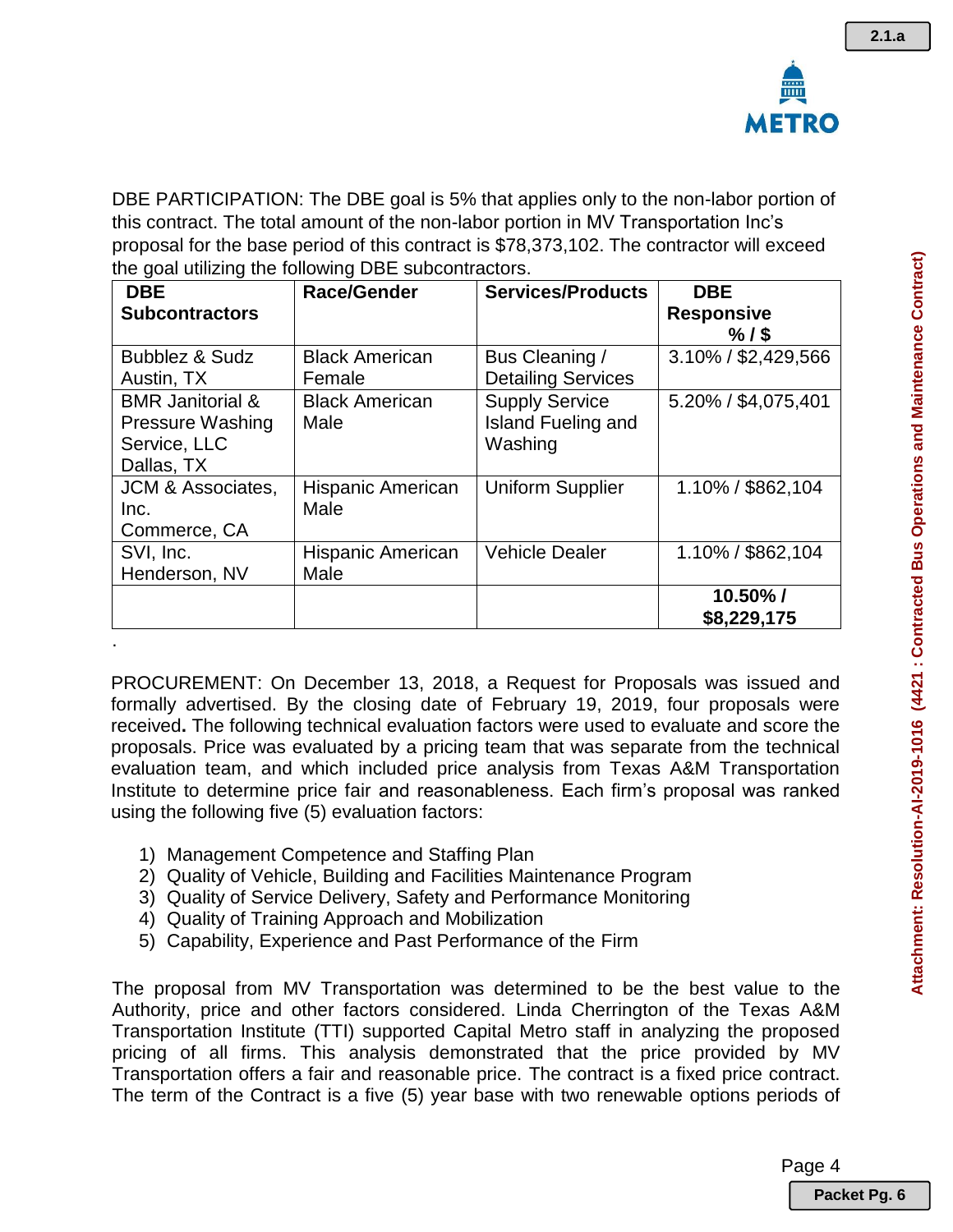

three (3) years each, for pricing offered as follows. Service anticipated to commence on January 5, 2020.

| Total Pricing Base Period (Years 1-5)      | \$575,107,812   |
|--------------------------------------------|-----------------|
| Total Pricing Option Period 1 (Years 6-8)  | \$372,530,598   |
| Total Pricing Option Period 2 (Years 9-11) | \$390,778,284   |
| <b>Sub Total</b>                           | \$1,338,416,694 |
| 5% Contingency                             | \$66,920,835    |
| <b>GRAND TOTAL</b>                         | \$1,405,337,529 |

RESPONSIBLE DEPARTMENT: Operations and Maintenance Oversight

Page 5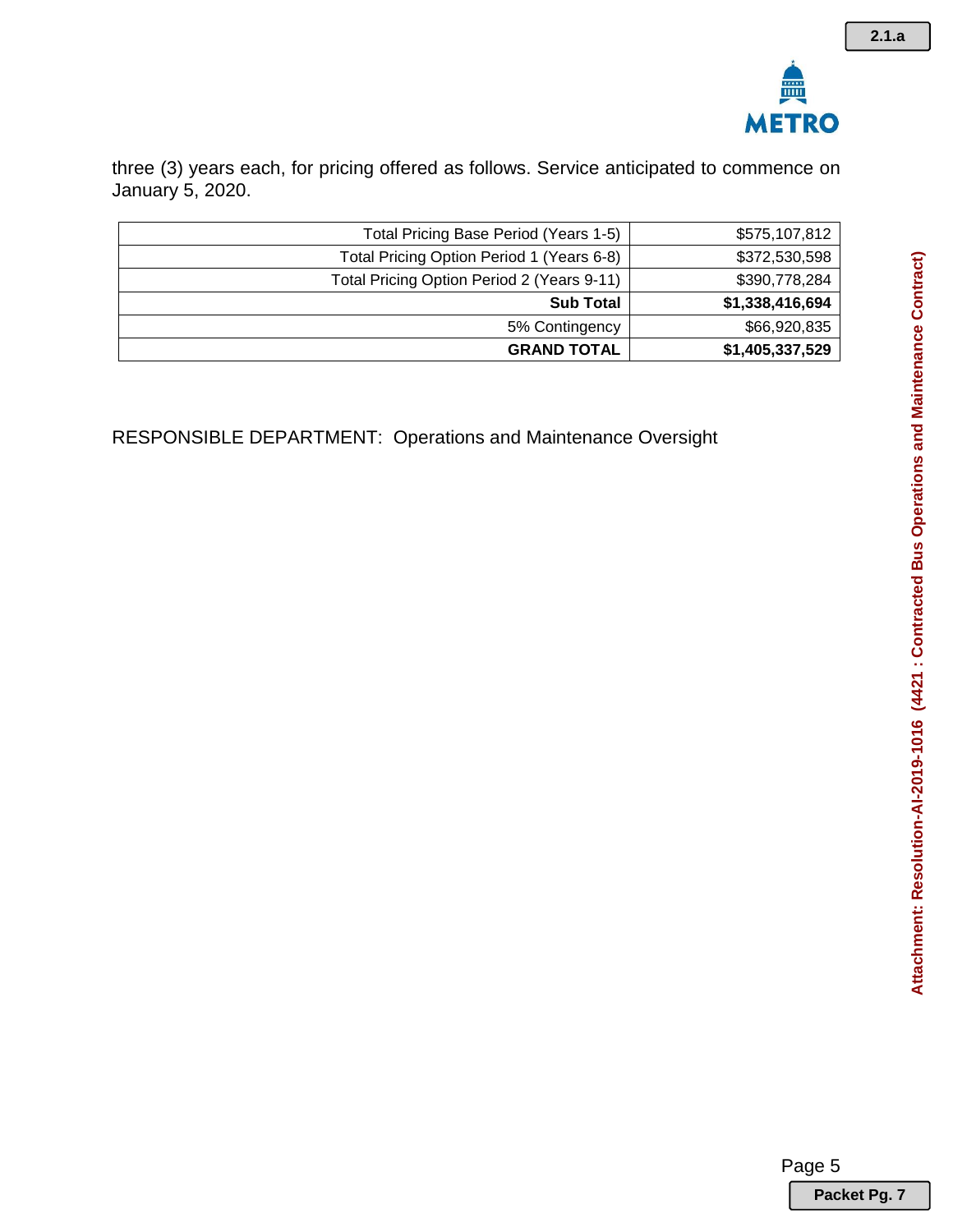

### **RESOLUTION**

# **OF THE**

# **CAPITAL METROPOLITAN TRANSPORTATION AUTHORITY BOARD OF DIRECTORS**

# **STATE OF TEXAS**

#### **COUNTY OF TRAVIS Resolution (ID # AI-2019-1016)**

# **Contracted Bus Operations and Maintenance Services**

WHEREAS, the Capital Metropolitan Transportation Authority Board of Directors and Capital Metro management endeavor to provide the highest quality bus services to the community;

WHEREAS, Texas statute requires that transit services provided by Capital Metro either be operated by direct employees of the Authority or operated by private contractors after a competitive procurement process which was undertaken over the course of the last eighteen months;

WHEREAS, Capital Metro recognized through this process that there were efficiencies to be gained through combining all of its bus service under a single contract that would be beneficial to customers, transit service provider employees and the Authority;

WHEREAS, through a competitive procurement process and a thorough evaluation of the technical and financial capabilities of the proposers, MV Transportation was determined to be the firm that offers the best value to Capital Metro in providing these services; and

WHEREAS, the Capital Metropolitan Transportation Authority Board of Directors and Capital Metro management are confident that MV Transportation is committed to serving the residents of the Capital Metro service area and to a smooth transition of services in January 2020.

NOW, THEREFORE, BE IT RESOLVED that the Capital Metropolitan Transportation Authority Board of Directors authorizes the President & CEO, or his designee, to finalize and execute a contract with MV Transportation for contracted bus operations and maintenance services for a period of five years plus two three-year options, with a 5% contingency, in an amount not to exceed \$1,405,337,529.